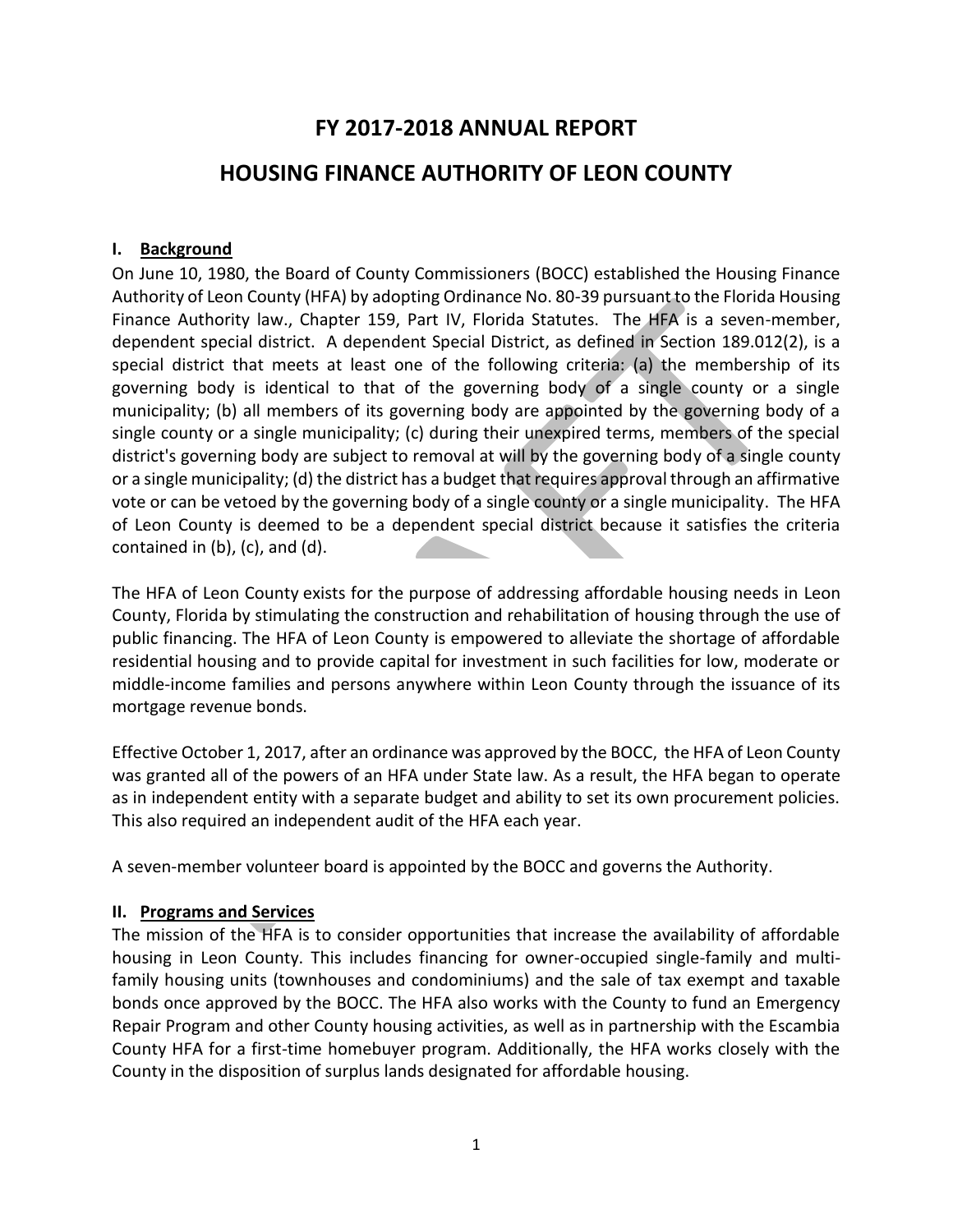#### **III. Tax-Exempt Bonds**

The HFA of Leon County may issue tax exempt bonds to provide funds for below market rate mortgages to homebuyers and financing of affordable rental developments.

Since its creation, the HFA has issued or joined with other counties to issue single-family mortgage revenue bonds. The HFA currently continues its long-term partnership with Escambia County Housing Finance Authority to issue single family mortgage revenue bonds. From 2013 to present, there have 250 loans made representing \$28.5 million of mortgages in Leon County.

The HFA of Leon County has issued multifamily bonds to finance the construction or acquisition and rehabilitation of apartment complexes. Because the interest paid to the investors who buy these bonds is exempt from federal income tax, the interest rate on the mortgage to the developer is generally lower than conventional interest rates. More importantly, tax-exempt bonds bring automatic federal Housing Credits to each deal—providing private sector equity investment that makes the transaction economically feasible.

By federal law, developments financed through the issuance of tax-exempt bonds include a requirement that a certain percentage of units be set aside for specific percentage levels of the local area median income. The development is also required to remain affordable for a specific period of time.  $\mathcal{L}(\mathcal{A})$ 

The HFA encourages investment by private enterprise and stimulates construction and rehabilitation of housing through use of public financing. The HFA is authorized to issue and sell bonds, but must seek BOCC approval for each bond issue.

The HFA developed a rental bond application and handbook, and is open to developer applications for bond financing.

### **IV. Analysis**

Over the last year, the HFA of Leon County has been working with its Financial Advisor to seek more funding for its established programs. It is important to note that the HFA funding must be self-generated, because no funds are received for its activities from Leon County. While putting new processes in place, the HFA continued their activities which served the citizens of Leon County:

#### **V. Notable Successes:**

- 1. Partnership with Escambia County HFA since 2012 has provided 360 first-time homebuyer families with an affordable first mortgage and down payment assistance. The total loan volume has been \$41.6 million (through October 1, 2018). During FY 2017-2018, 56 single family loans closed in the Fiscal Year 2017-2018.
- 2. Committed an additional \$30,000 to fund Emergency Repairs identified by Leon County Housing Services Department—bringing the total funded by the HFA to \$60,000.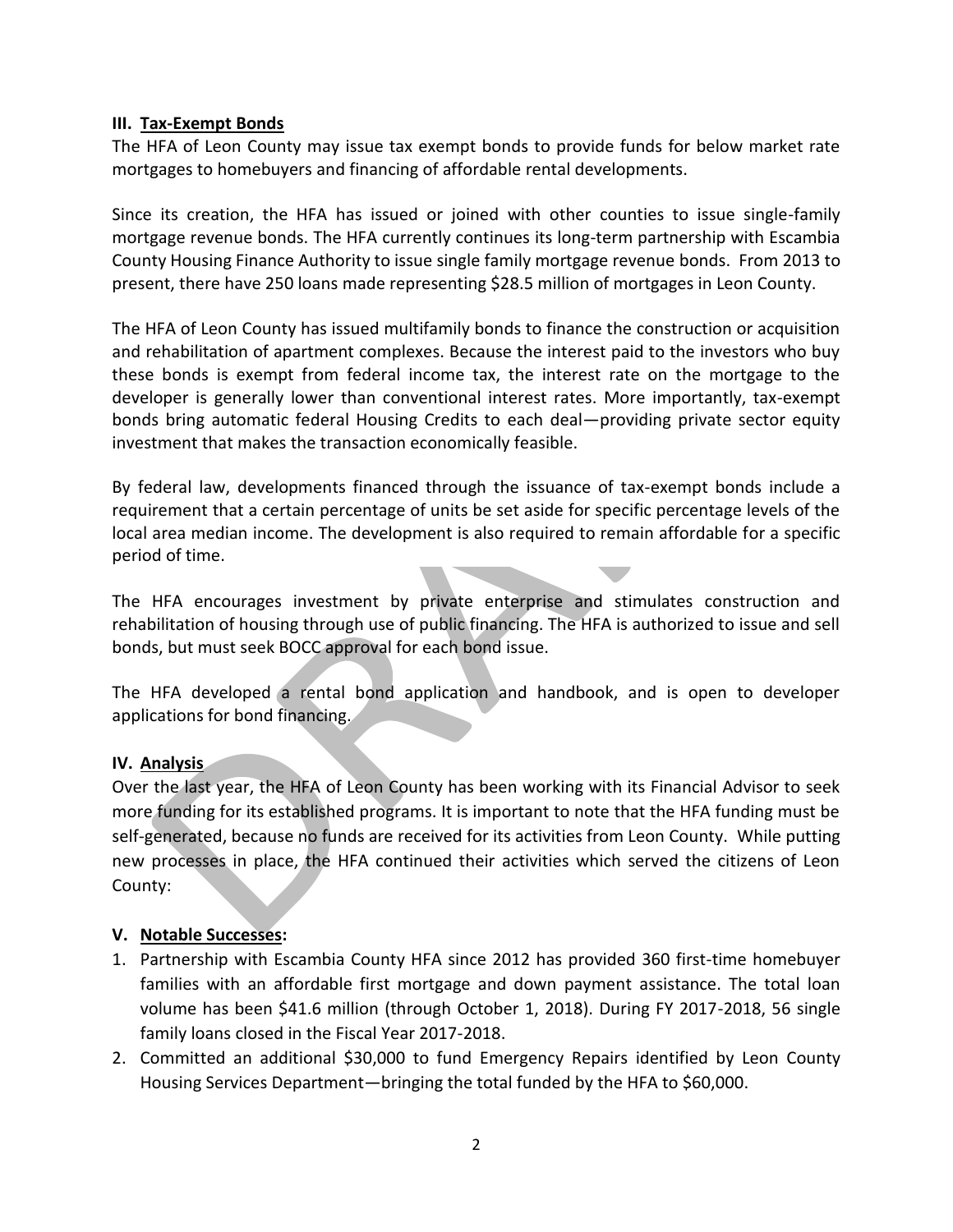- 3. Coordinated efforts and structured a procedure working with County staff for property disposition which resulted in over \$106,000 in revenues from property sales—all to be used to supplement funding for housing programs.
- 4. Developed a system for tracking outstanding single family second mortgages which has resulted in an interlocal agreement between Leon County and the HFA to designate the ownership of the identified loans and return of funds to the appropriate entity.
- 5. Renegotiated agreement with Escambia County continues in ongoing payments to the HFA as loans are repaid by homeowners. In addition, with a new Single-Family bond issue under consideration by Escambia County HFA, negotiated a fee for loans made in Leon County.
- 6. Marketed Single Family loans and down-payment through participation in Parade of Homes supporting local lender participation
- 7. Reviewed organization structure and activities resulting Procedures and Process put in place with amended conduit policies
- 8. Implemented all necessary actions with primary responsibility of HFA funds being handled by the HFA Financial Advisors and Board
- 9. Contribution of Local Government Funds to Leverage State and Local funds
- 10. Participating in Housing Leadership Council for Leon County and other Activities as Requesting by Leon County Housing Services
- 11. HFA of Leon participated in the funding of Sadowski Education Effort benefiting the County through additional SHIP funding benefiting the citizens of Leon County
- **VI. Detailed Explanation of Successes:**
- **1. Partnership with Escambia County HFA since 2012 has provided 360 first-time homebuyer families with an affordable first mortgage and down payment assistance.** The total loan volume has been \$41.6 million (through October 1, 2018). During FY 2017-2018, 56 single family loans closed in the Fiscal Year 2017-2018. The HFA of Leon County works to market the multi-county homeownership program administered by the Escambia County HFA resulting in millions of dollars of bank investment into our community. The program also generates a fee for the HFA which is used to market the program and support other housing programs.
- 2. **Funded Emergency Repairs for 41 Low-Income Homeowners** The HFA of Leon County has an ongoing program that funds small-scale emergency repairs that cannot be handled by other county funding sources or cannot move through the county process quick enough. An example might be a roof repair, or air conditioner replacement in the summer for an elderly homeowner. There is a limit on available funds per event. The HFA Board has providing funding for this effort since 2016 in a total amount of \$60,000.
- **3. Coordinated efforts and structured a procedure working with County staff for property disposition for Affordable Housing**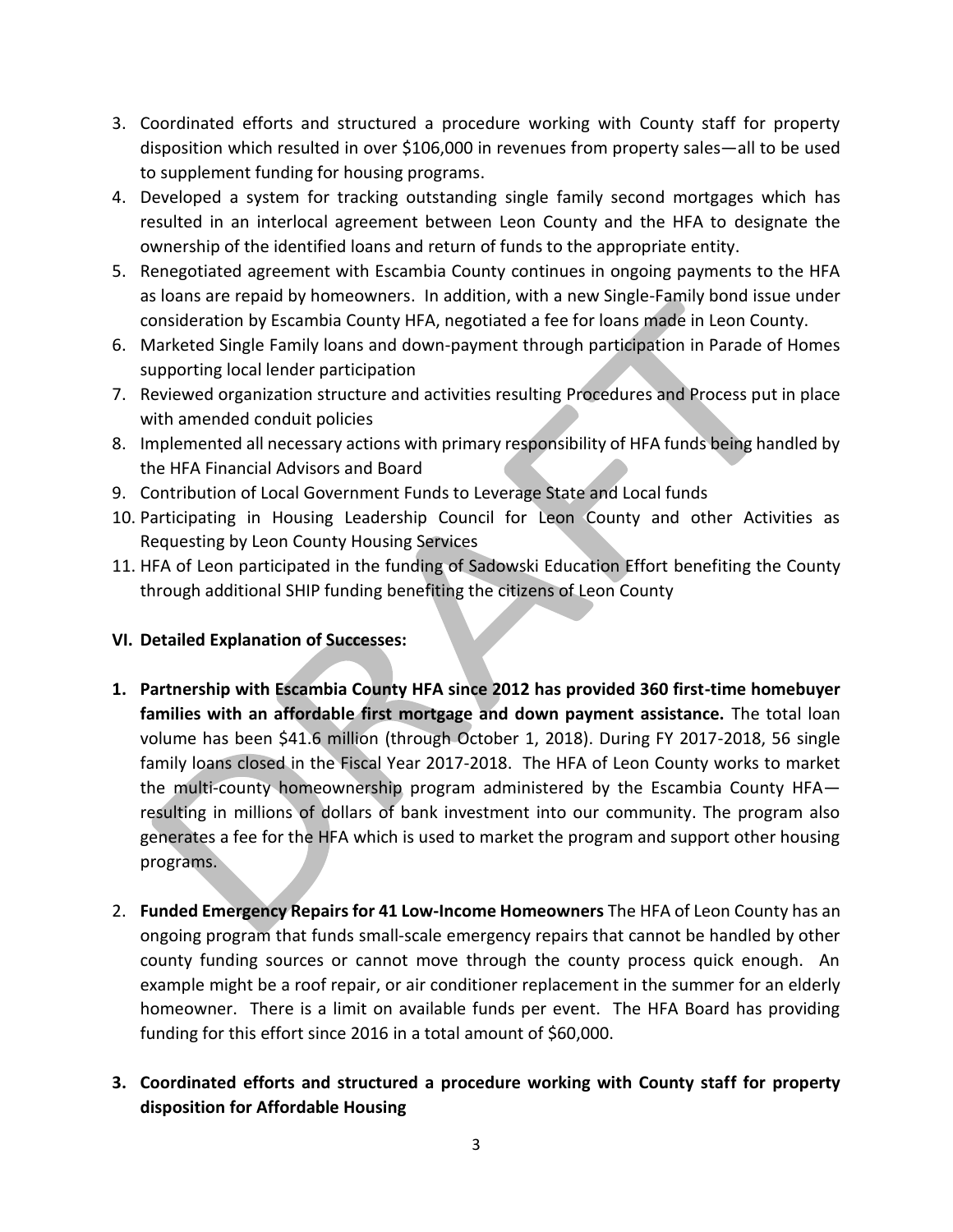The BOCC has the ability to dispose of properties for the purpose of affordable housing. Working with County staff, the board and financial advisors created a process for property disposition to be utilized for affordable housing countywide. The county real estate division were able to update their real estate policies which has resulted in additional properties being added to the list. The coordination of the County staff and the HFA Board and financial advisors have resulted in the property sales whose proceeds has been used to fund affordable housing activities. The Authority Financial Advisors and Board Members have evaluated each property (physically visiting each property) for its best use.

# **4. Developed a system for tracking single family outstanding mortgages that utilized funds for down-payment assistance**

From 1996-2006, soft second mortgage loans were made by the HFA to enable and assist first time homebuyers. Due to various changes in County and HFA staff, these were not tracked and captured in an organized and trackable system. The financial advisors, working with County staff, have been able to create and ongoing and trackable system. The HFA and County entered into an interlocal agreement. With this system now in place, funds have been recovered and a tracking system is in place to track loans as they are satisfied. 105 Loans are identified that belong to the HFA have a total value of \$468,197.98. Currently, 33 loans with a value of \$154,869.23 are outstanding.

# **5. Negotiated with Escambia HFA to receive a percentage of their fees issued on a new Single-Family Bond programs for loans made in Leon County**

A new agreement was signed with Escambia County HFA to receive a portion of the fees earned for new loans made through a new single-family bond issuance that are made in Leon County. This is in addition to an earlier negotiation when Financial Advisors were engaged to review existing opportunities for bringing more funds into HFA of Leon County, it resulted in ongoing payments to the HFA as loans are repaid by homeowners The Financial advisors renegotiated an existing agreement with HFA of Escambia County. With funds identified from Florida Housing Finance Corporation and available after this agreement was signed, there was a windfall to Escambia County for loans made within Leon County. After this was identified, HFA of Escambia County agreed to provide those funds to HFA of Leon County as loans were repaid.

# **6. Marketed Single Family loans and down-payment through participation in Parade of Homes supporting local lender participation**

In an effort to support the single-family loan programs administered by Escambia County HFA for homebuyers in Leon County, the Board authorized a marketing plan to participate in the 2018 Parade of Homes. This was coordinated by the HFA of Leon County working with Participating Lenders involved an ad in the Parade of Homes magazine, a radio announcement running during the weekends of the Parade, and a web page to drive traffic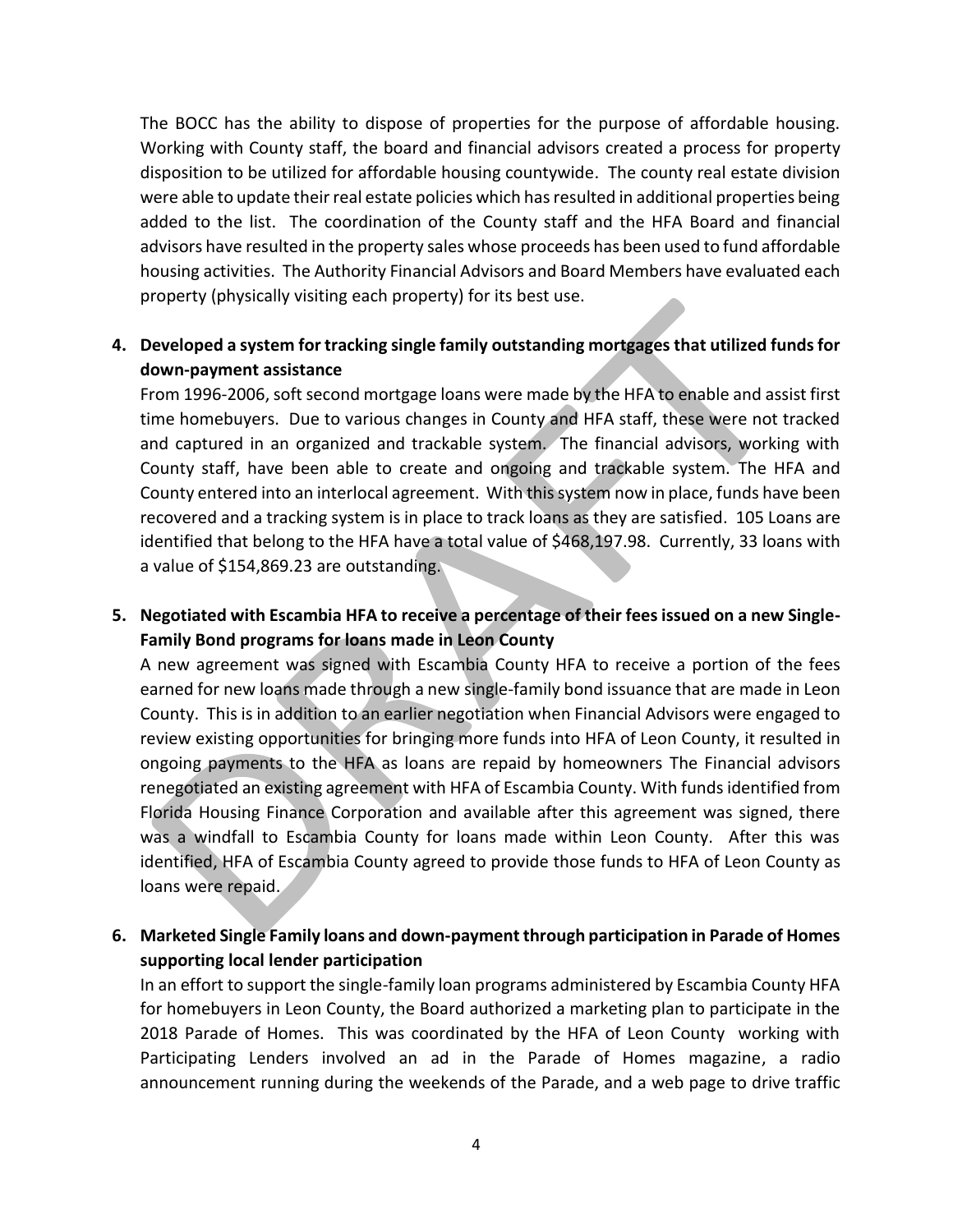to the lenders. Lenders, the Authority and Escambia HFA participated financially to cover the cost of the campaign. There was an activity increase for several of the participating lenders.

**7. Continued Review of Organizational Structure and adjusting as needs are identified** Additional committees have been established, such as an Audit Committee, to handle the requirement for an Annual Audit of the Authorities financial activities.

### **8. Implemented all necessary actions with primary responsibility of the HFA funds handled by the Authorities Financial Advisors and Board**

### **a. Financial Statements are Produced Monthly Specific to HFA of Leon County**

The HFA's budget and financial statements have been provided to the HFA Board as information within the BOCC budget. This has not given them the information they need in order to track and monitor their funds and expenditures. With the assistance of County staff, the financial advisors now present monthly statements that are reconciled monthly allowing for current data. This has been critical to decision making for this HFA Board which in the end will benefit the county citizens

### **b. Compliance with Special Districts requirements**

Effective October 1, 2017 a new Florida law impacting Special Districts, of which the HFA is one, went into effect. This amended the statute that governs Special Districts detailing requirements for their websites including availability for standalone website that can be reached directly and not through a county government website. New information required as of October 1, are requirements that: The HFA post a list of its regularly scheduled public meetings at least 7 days before each meeting or workshop, the agenda of the event, along with any meeting materials available in an electronic format, excluding confidential and exempt information. The information must remain on the website for at least 1 year after the event. These requirements have been implemented and maintained during this fiscal year.

**c. Issued the first Authority RFQ for Auditor & Completion of 1st HFA Independent Audit** Issued an RFA for an Auditor, reviewed and hired the Auditor for audit representing Fiscal year Fiscal Year 2017-2018 utilizing an Audit Committee and Legal Counsel. The Audit was completed timely and present to Leon County for incorporation into the Leon County Audit and reporting systems. No issues were identified, and it was a clean Audit.

### **9. Contribution of Local Government Funds to Leverage State and Local funds**

In 2016, the HFA was able to make a contribution of \$37,500 (required for participation of an applicant for state and federal resources) that enabled an applicant for Florida Housing Finance Corporation funds to successfully compete for Housing Credit funds**. The property,**